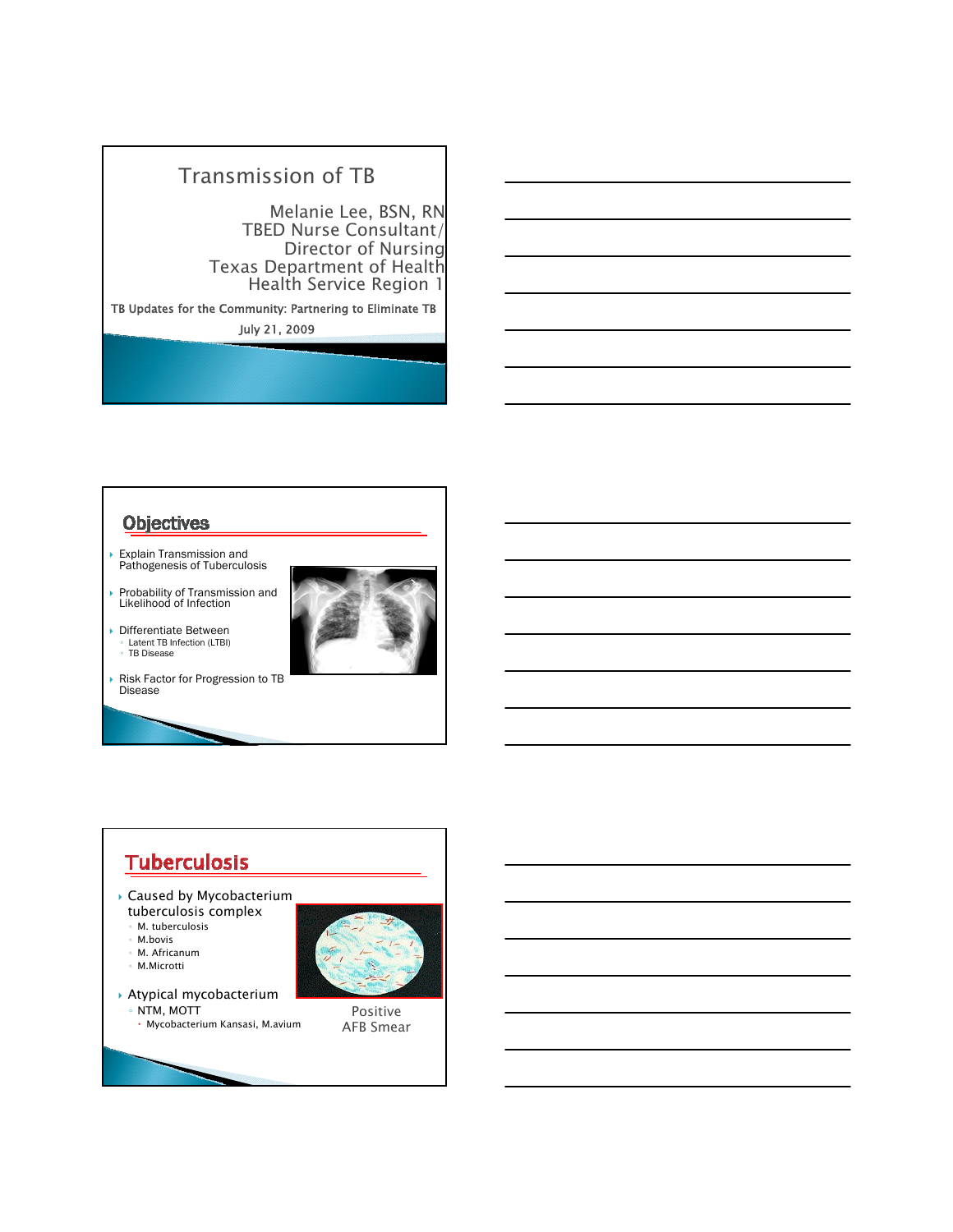







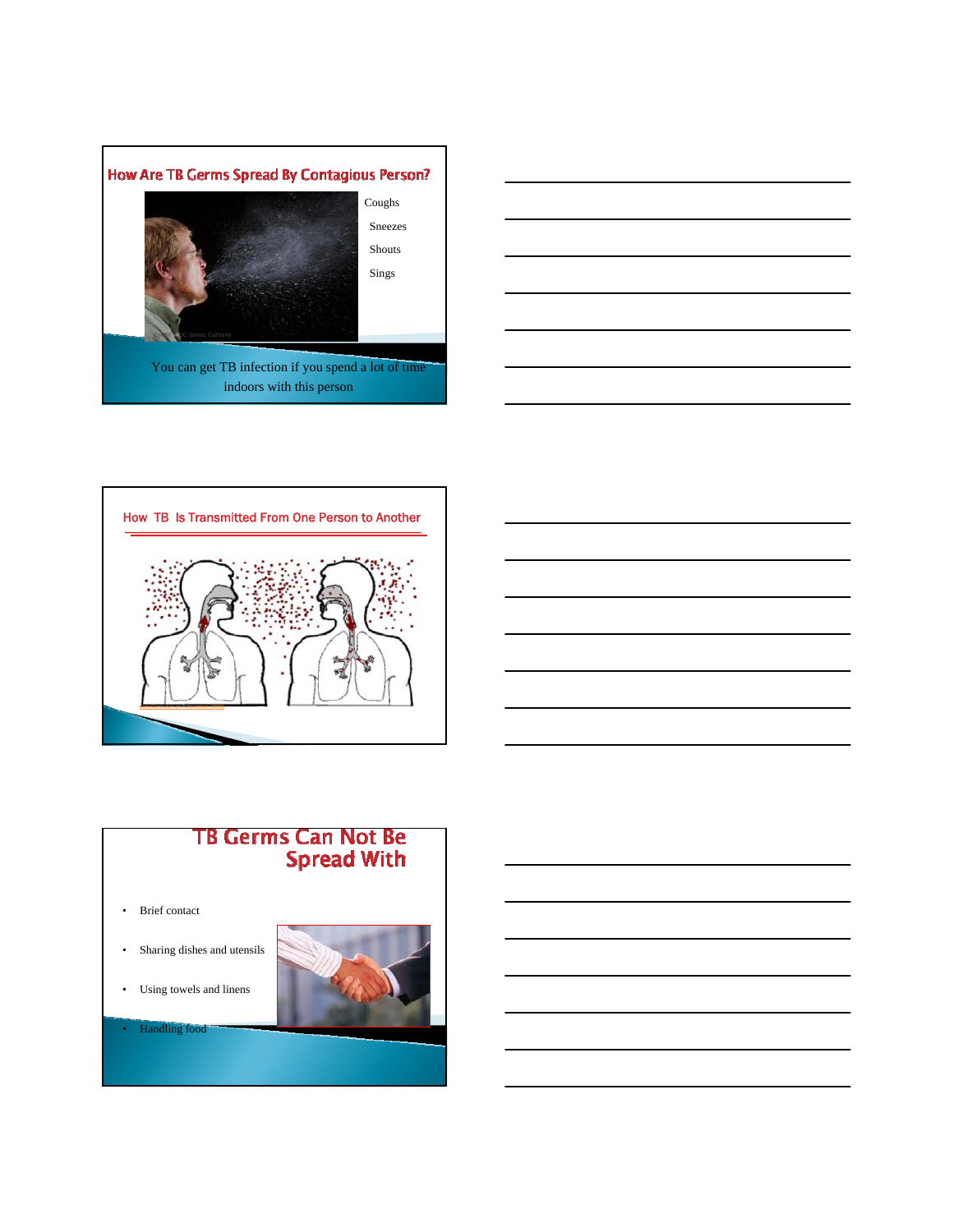

#### What is the Probability TB Will Be Transmitted?

 $\overline{\phantom{a}}$  Infectiousness of person

with TB



` Duration of exposure

# **Ventilation and Size of Space Determines<br>Probability of Transmission**

- **Concentration of** droplet nuclei in air (Environment)
- 
- **Majority of contacts** do not become infected



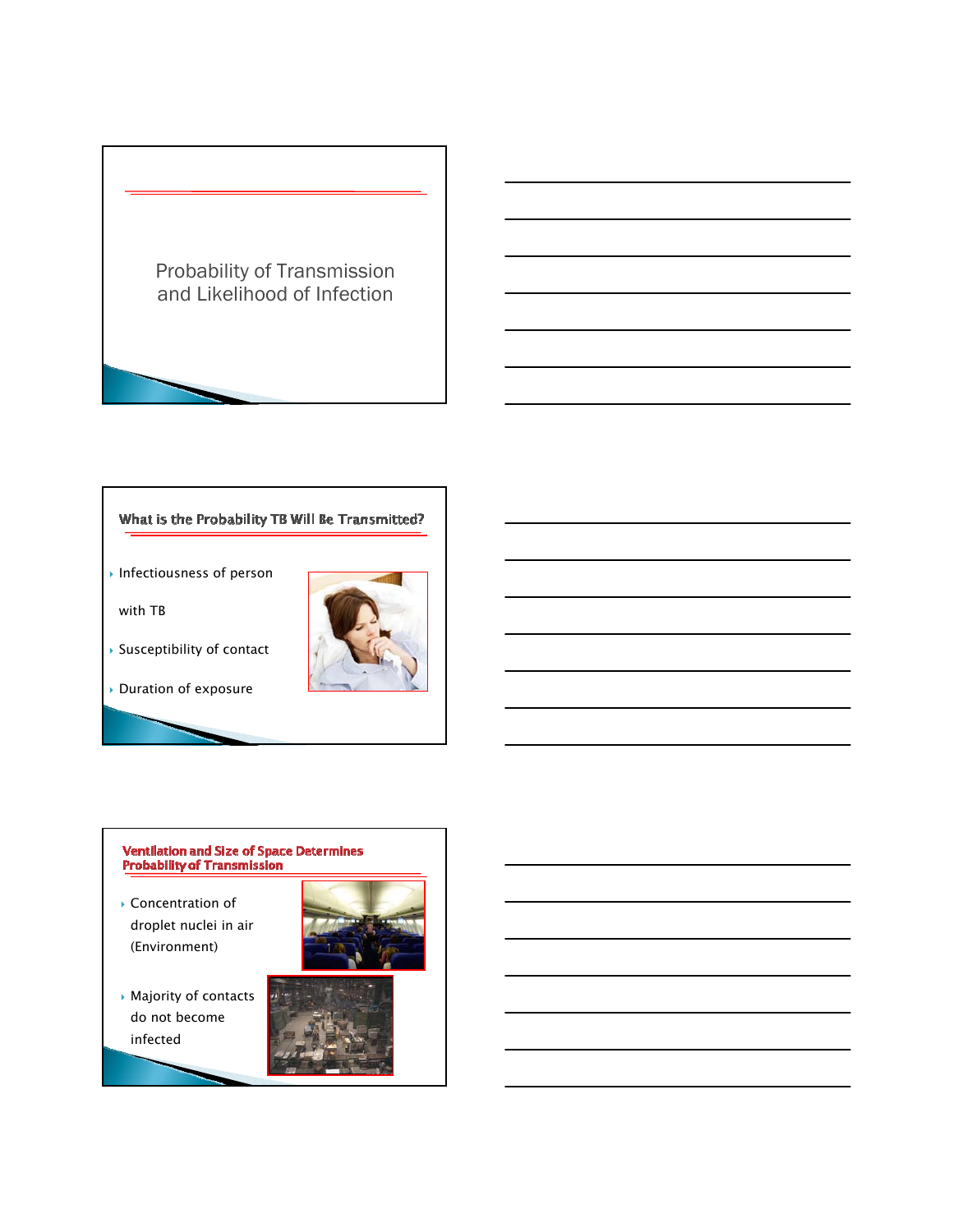



#### Criteria for LTBI Diagnosis

- ▶ Positive TST
- ` Asymptomatic

▶ Normal CXR and



- $\rightarrow$  physical examination
- **NOT** infectious

#### How is LTBI Diagnosed?

` Using TST

▶ TST will become positive ◦ Within 2-10 weeks

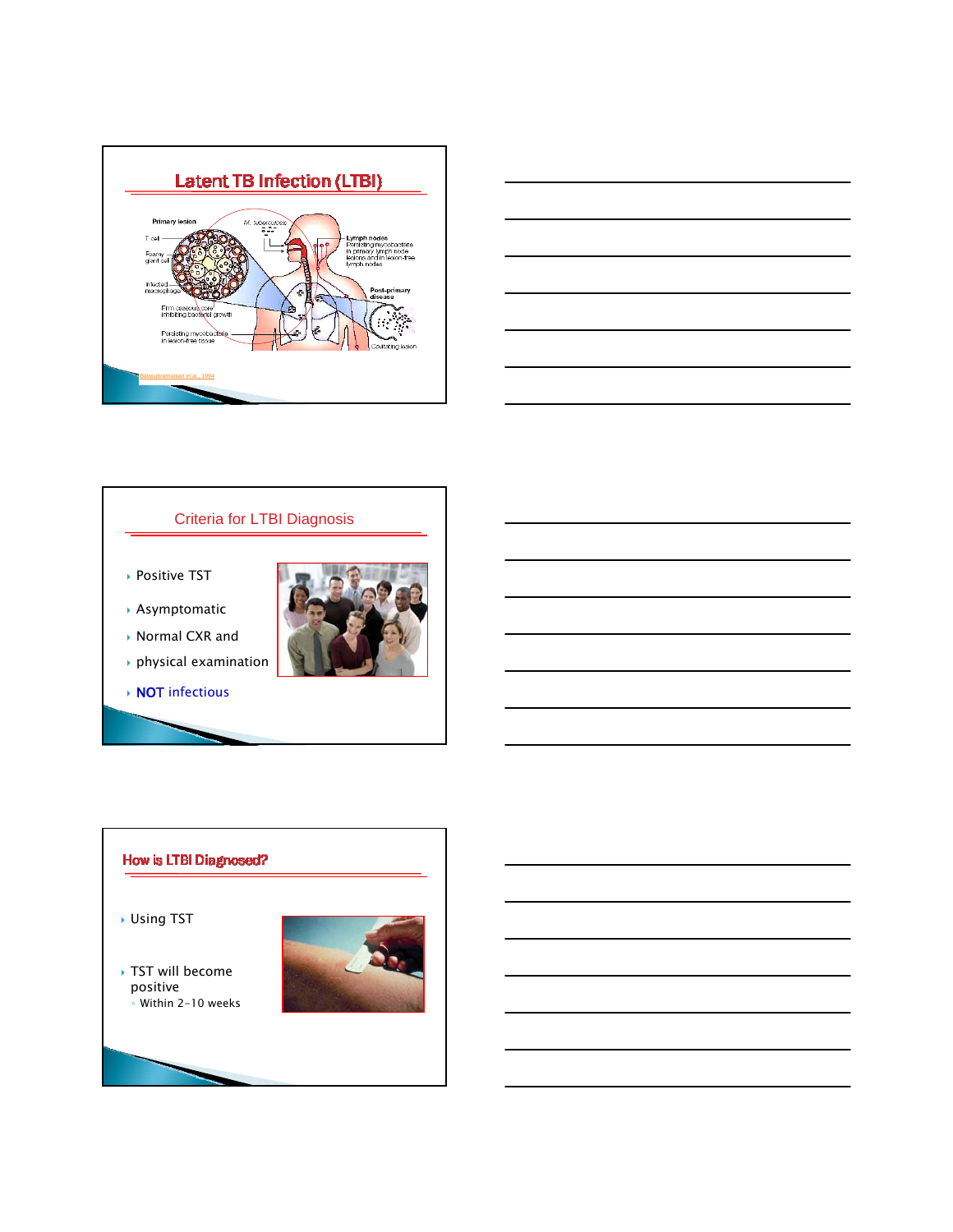



#### Diagnostic Criteria for TB Disease

- ` Symptoms
- Cough Fever/chills
- Night sweats Fatigue



- $\rightarrow$  Positive AFB smears and/or cultures
- **MAY BE INFECTIOUS** until adequately treated
- $\rightarrow$  TST may be positive or negative

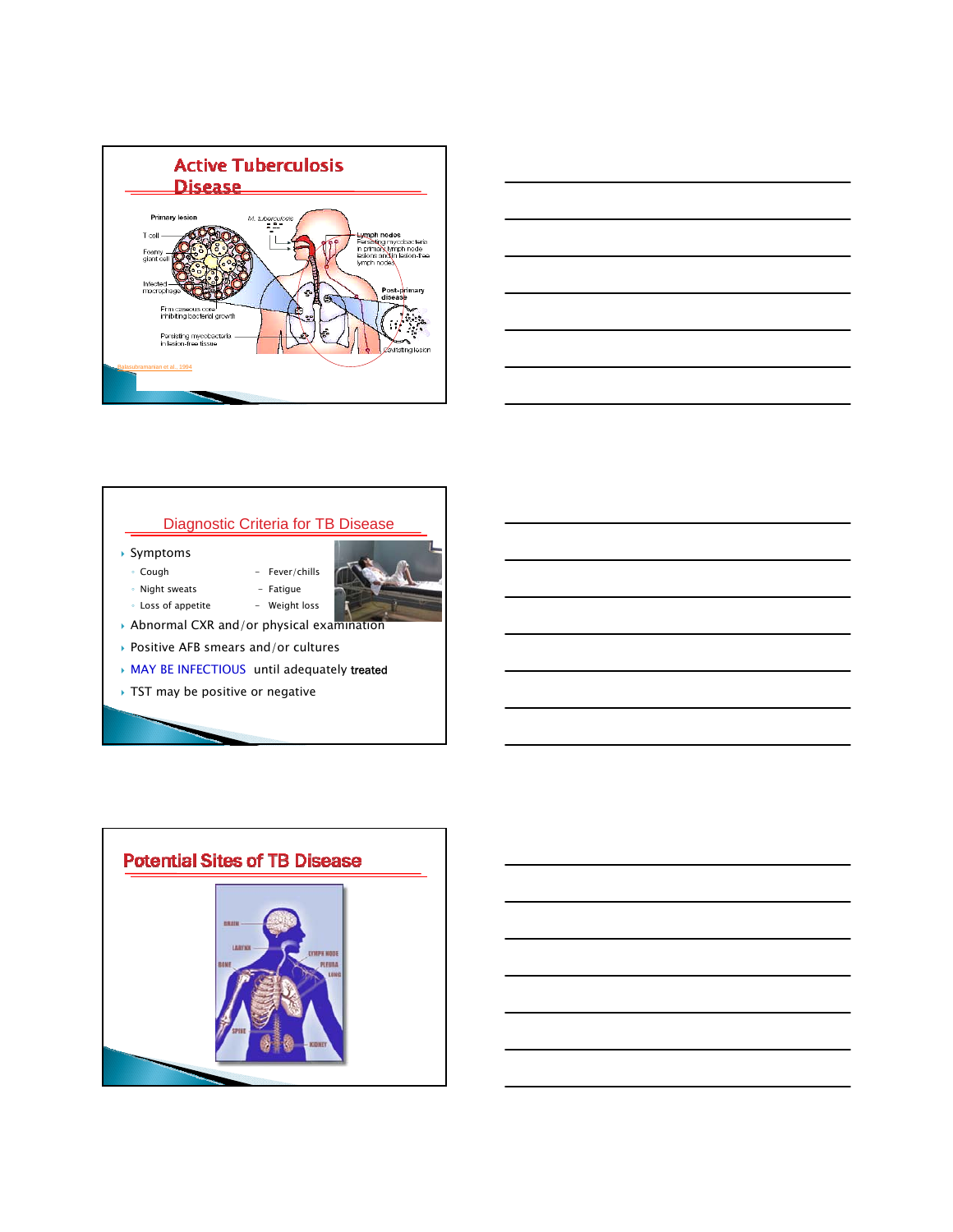







#### Comparison of Latent TB Infection and TB Disease

#### **TB Infection (LTBI)**

- Skin test positive
- CXR normal
- No signs or symptoms
- NOT infectious

#### **TB Disease (Active)**

- negative
- 
- Positive smears/cultures Signs/symptoms
- **Infectious**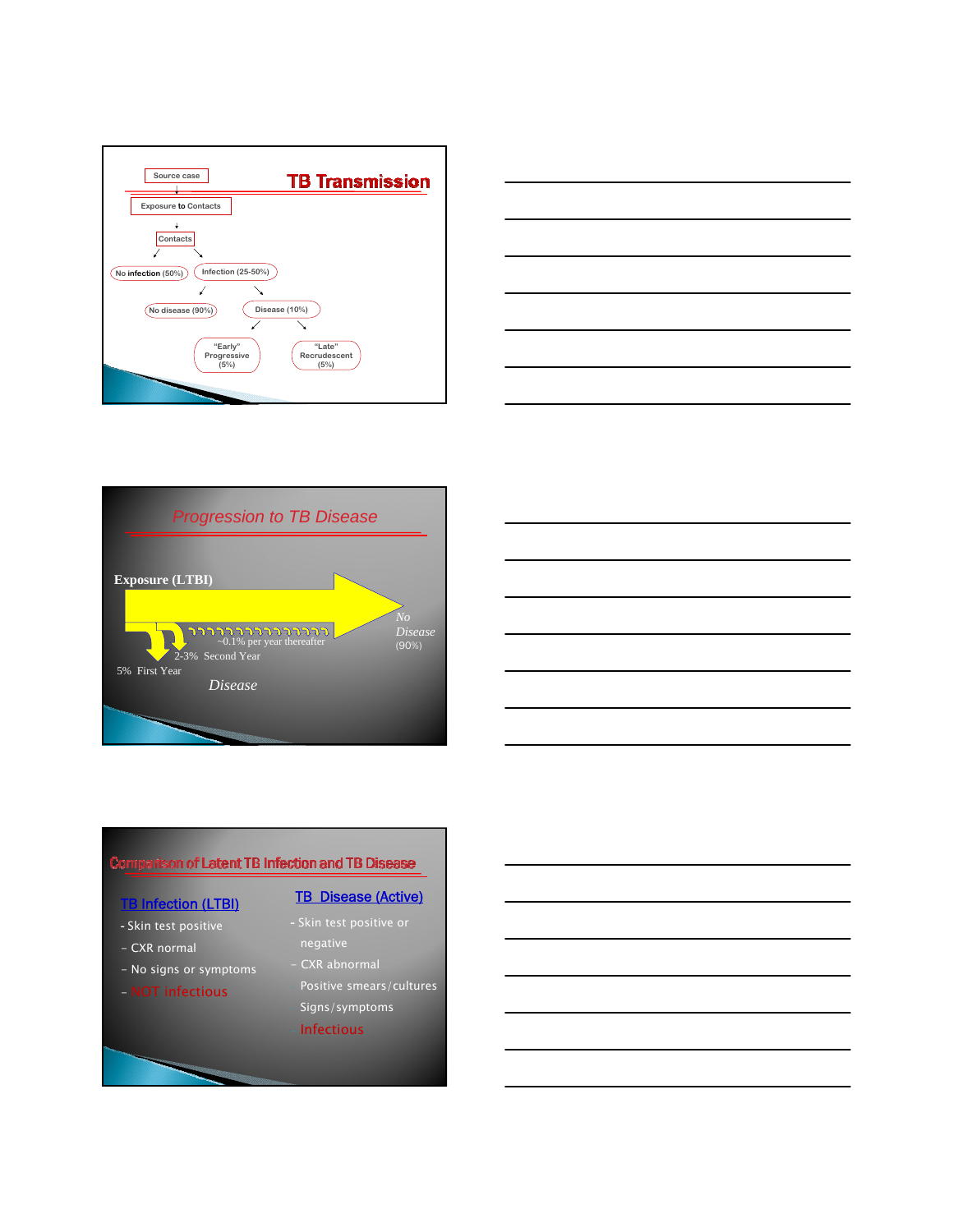



- HIV-infected
- Substance abusers (IVDU)

• Inmates in jail and prisons





• Other immune-compromised persons